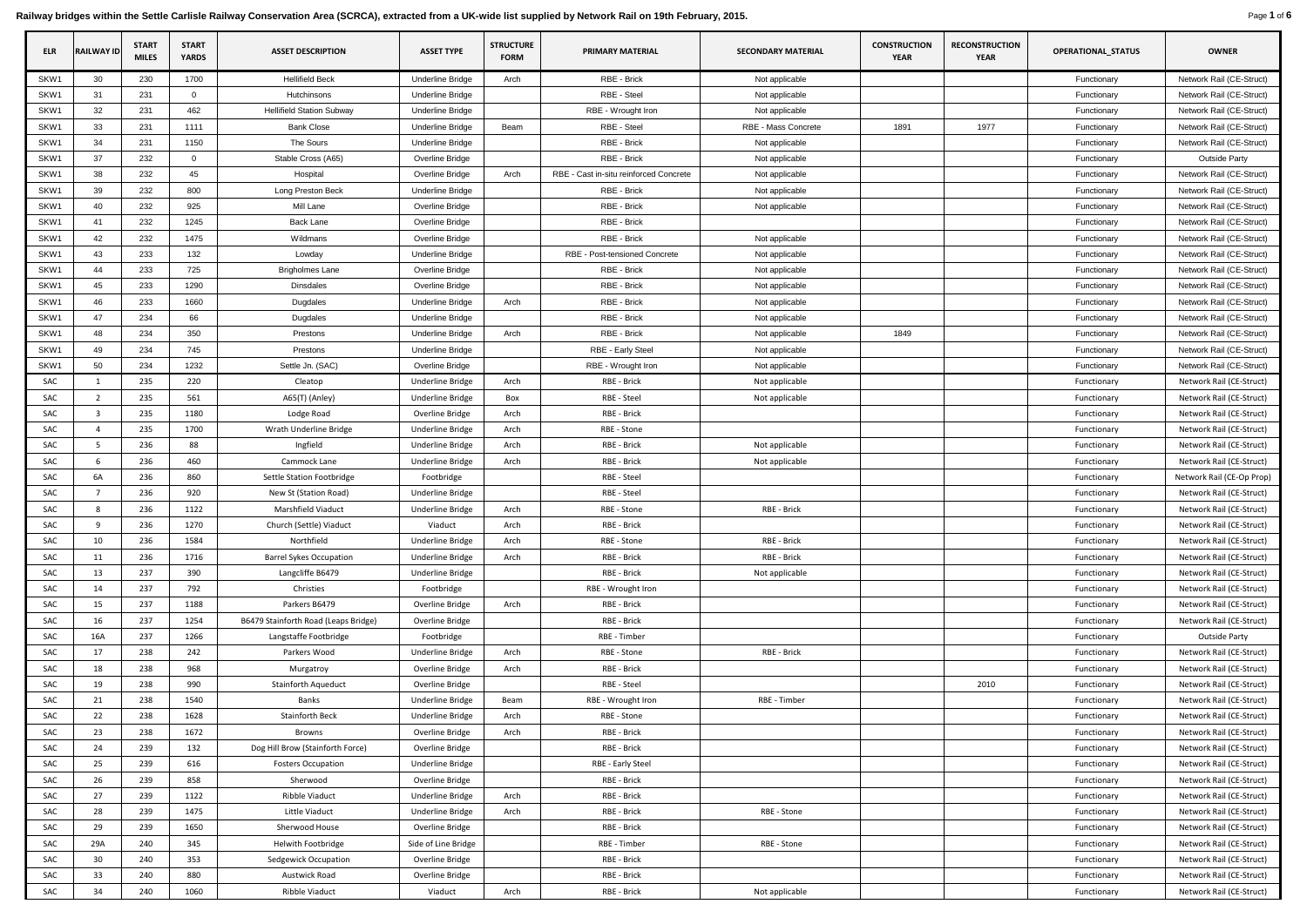Railway bridges within the Settle Carlisle Railway Conservation Area (SCRCA), extracted from a UK-wide list supplied by Network Rail on 19th February, 2015. Page 2 of 6 Page 2 of 6

| <b>ELR</b> | <b>RAILWAY ID</b> | <b>START</b><br><b>MILES</b> | <b>START</b><br><b>YARDS</b> | <b>ASSET DESCRIPTION</b>            | <b>ASSET TYPE</b>       | <b>STRUCTURE</b><br><b>FORM</b> | <b>PRIMARY MATERIAL</b>                | <b>SECONDARY MATERIAL</b> | <b>CONSTRUCTION</b><br><b>YEAR</b> | <b>RECONSTRUCTION</b><br><b>YEAR</b> | <b>OPERATIONAL_STATUS</b>       | <b>OWNER</b>             |
|------------|-------------------|------------------------------|------------------------------|-------------------------------------|-------------------------|---------------------------------|----------------------------------------|---------------------------|------------------------------------|--------------------------------------|---------------------------------|--------------------------|
| <b>SAC</b> | 34A               | 240                          | 1078                         | Culvert 900mm Brick Culvert         | Side of Line Bridge     |                                 | RBE - Brick                            | Not applicable            |                                    |                                      | Non Network Rail Infrastructure | <b>Outside Party</b>     |
| <b>SAC</b> | 35                | 240                          | 1408                         | Tinklers                            | <b>Underline Bridge</b> |                                 | RBE - Steel                            | Not applicable            |                                    |                                      | Functionary                     | Network Rail (CE-Struct) |
| SAC        | 37                | 241                          | 220                          | Arrow                               | Underline Bridge        | Beam                            | RBE - Stone                            | RBE - Pre-cast Concrete   |                                    |                                      | Functionary                     | Network Rail (CE-Struct) |
| SAC        | 38                | 241                          | 880                          | Cragg hill.                         | Overline Bridge         |                                 | RBE - Brick                            |                           |                                    |                                      | Functionary                     | Network Rail (CE-Struct) |
| <b>SAC</b> | 40                | 241                          | 1540                         | Garth house                         | Underline Bridge        | Arch                            | RBE - Brick                            |                           |                                    |                                      | Functionary                     | Network Rail (CE-Struct) |
| SAC        | 42                | 242                          | 40                           | Samson's                            | Overline Bridge         |                                 | RBE - Brick                            |                           |                                    |                                      | Functionary                     | Network Rail (CE-Struct) |
| <b>SAC</b> | 43                | 242                          | 484                          | <b>Beecrofts</b>                    | <b>Underline Bridge</b> |                                 | RBE - Brick                            | Not applicable            |                                    |                                      | Functionary                     | Network Rail (CE-Struct) |
| SAC        | 45                | 242                          | 530                          | Oldfields                           | Underline Bridge        | Arch                            | RBE - Brick                            | Not applicable            |                                    |                                      | Functionary                     | Network Rail (CE-Struct) |
| <b>SAC</b> | 46                | 242                          | 900                          | <b>Beecrofts</b>                    | Underline Bridge        | Slab                            | RBE - Pre-cast Concrete                | Not applicable            |                                    |                                      | Functionary                     | Network Rail (CE-Struct) |
| <b>SAC</b> | 47                | 242                          | 1200                         | Oldfields                           | Underline Bridge        |                                 | RBE - Brick                            |                           |                                    |                                      | Functionary                     | Network Rail (CE-Struct) |
| SAC        | 48                | 242                          | 1385                         | Blind Beck (B6479)                  | Underline Bridge        |                                 | RBE - Brick                            | Not applicable            |                                    |                                      | Functionary                     | Network Rail (CE-Struct) |
| <b>SAC</b> | 49                | 242                          | 1450                         | <b>Blind Beck</b>                   | <b>Underline Bridge</b> | Arch                            | RBE - Stone                            | Not applicable            |                                    |                                      | Functionary                     | Network Rail (CE-Struct) |
| <b>SAC</b> | 50                | 243                          | 638                          | Low Moor                            | Overline Bridge         | Arch                            | RBE - Brick                            |                           |                                    |                                      | Functionary                     | Network Rail (CE-Struct) |
| <b>SAC</b> | 51                | 243                          | 1540                         | Dyke Green                          | Underline Bridge        | Arch                            | RBE - Brick                            | RBE - Stone               |                                    |                                      | Functionary                     | Network Rail (CE-Struct) |
| SAC        | 52                | 244                          | 66                           | Far Moor                            | Underline Bridge        |                                 | RBE - Brick                            |                           |                                    |                                      | Functionary                     | Network Rail (CE-Struct) |
| <b>SAC</b> | 53                | 244                          | 925                          | Leys                                | Underline Bridge        |                                 | RBE - Brick                            |                           |                                    |                                      | Functionary                     | Network Rail (CE-Struct) |
| <b>SAC</b> | 55                | 244                          | 1225                         | Beckwith                            | Underline Bridge        | Arch                            | RBE - Stone                            |                           |                                    |                                      | Functionary                     | Network Rail (CE-Struct) |
| <b>SAC</b> | 56                | 244                          | 1280                         | Selside                             | <b>Underline Bridge</b> |                                 | RBE - Stone                            | Not applicable            |                                    |                                      | Functionary                     | Network Rail (CE-Struct) |
| <b>SAC</b> | 57                | 244                          | 1410                         | Selside                             | Underline Bridge        |                                 | RBE - Pre-tensioned Concrete           |                           |                                    |                                      | Functionary                     | Network Rail (CE-Struct) |
| <b>SAC</b> | 58                | 245                          | 66                           | Shaws                               | Underline Bridge        | Arch                            | RBE - Stone                            |                           |                                    |                                      | Functionary                     | Network Rail (CE-Struct) |
| <b>SAC</b> | 59                | 245                          | 704                          | Middle Pasture                      | Underline Bridge        | Arch                            | RBE - Brick                            |                           |                                    |                                      | Functionary                     | Network Rail (CE-Struct) |
| SAC        | 60                | 245                          | 1240                         | Crook Syke                          | Overline Bridge         | Arch                            | RBE - Brick                            |                           |                                    |                                      | Functionary                     | Network Rail (CE-Struct) |
| SAC        | 61                | 245                          | 1474                         | Lodge Hall                          | Underline Bridge        |                                 | RBE - Brick                            |                           |                                    |                                      | Functionary                     | Network Rail (CE-Struct) |
| SAC        | 62                | 246                          | 375                          | Ashes (Ingman Lodge Road)           | Overline Bridge         |                                 | RBE - Brick                            | Not applicable            |                                    |                                      | Functionary                     | Network Rail (CE-Struct) |
| SAC        | 63                | 246                          | 1166                         | Saltlake                            | Overline Bridge         |                                 | RBE - Brick                            |                           |                                    |                                      | Functionary                     | Network Rail (CE-Struct) |
| SAC        | 64                | 246                          | 1620                         | Gober                               | Overline Bridge         |                                 | RBE - Brick                            | Not applicable            |                                    |                                      | Functionary                     | Network Rail (CE-Struct) |
| SAC        | 65                | 247                          | 700                          | Low Sleight Rd (Ingleton Road)      | Underline Bridge        |                                 | RBE - Brick                            | Not applicable            |                                    |                                      | Functionary                     | Network Rail (CE-Struct) |
| SAC        | 66                | 247                          | 1078                         | <b>Ribblehead Viaduct</b>           | Viaduct                 |                                 | RBE - Brick                            |                           |                                    |                                      | Functionary                     | Network Rail (CE-Struct) |
| SAC        | 67                | 248                          | 20                           | Blea Moor No.1                      | Underline Bridge        |                                 | RBE - Brick                            | Not applicable            |                                    |                                      | Functionary                     | Network Rail (CE-Struct) |
| SAC        | 68                | 248                          | 550                          | Blea Moor No.2                      | Underline Bridge        |                                 | RBE - Brick                            | Not applicable            |                                    |                                      | Functionary                     | Network Rail (CE-Struct) |
| <b>SAC</b> | 69                | 248                          | 1208                         | Blea Moor No.3                      | Overline Bridge         |                                 | RBE - Brick                            | Not applicable            |                                    |                                      | Functionary                     | Network Rail (CE-Struct) |
| SAC        | 70                | 249                          | $\Omega$                     | Little Dale Beck                    | Underline Bridge        | Portal                          | RBE - Post-tensioned Concrete          |                           |                                    |                                      | Functionary                     | Network Rail (CE-Struct) |
| SAC        | 71                | 249                          | 300                          | Force Gill Aqueduct                 | Overline Bridge         |                                 | RBE - Brick                            | Not applicable            |                                    |                                      | Functionary                     | Network Rail (CE-Struct) |
| SAC        | 73                | 250                          | 1552                         | Mossy Bottom (formerly at 250.1584) | Underline Bridge        | Arch                            | RBE - Stone                            |                           | 1872                               |                                      | Functionary                     | Network Rail (CE-Struct) |
| SAC        | 74                | 250                          | 1593                         | Long Gill (formerly at 250.1628)    | <b>Underline Bridge</b> | Arch                            | RBE - Stone                            | Not applicable            | 1870                               |                                      | Functionary                     | Network Rail (CE-Struct) |
| SAC        | 75                | 250                          | 1627                         | Dent Head (formerly at 250.1650)    | Underline Bridge        |                                 | RBE - Brick                            |                           |                                    |                                      | Functionary                     | Network Rail (CE-Struct) |
| SAC        | 76                | 251                          | 264                          | Greenbanks                          | Underline Bridge        | Arch                            | RBE - Stone                            | Not applicable            |                                    |                                      | Functionary                     | Network Rail (CE-Struct) |
| SAC        | 77                | 251                          | 286                          | Dent Head Viaduct                   | Viaduct                 |                                 | RBE - Brick                            | Not applicable            |                                    |                                      | Functionary                     | Network Rail (CE-Struct) |
| SAC        | 79                | 251                          | 638                          | Cooksons                            | Underline Bridge        | Arch                            | RBE - Cast in-situ reinforced Concrete |                           |                                    |                                      | Functionary                     | Network Rail (CE-Struct) |
| SAC        | 82                | 251                          | 1166                         | Lamberts                            | Overline Bridge         |                                 | RBE - Brick                            | Not applicable            |                                    |                                      | Functionary                     | Network Rail (CE-Struct) |
| SAC        | 83                | 251                          | 1386                         | Aqueduct                            | Overline Bridge         |                                 | RBE - Wrought Iron                     | Not applicable            |                                    |                                      | Functionary                     | Network Rail (CE-Struct) |
| SAC        | 84                | 252                          | 154                          | Arten Gill                          | Viaduct                 | Arch                            | RBE - Stone                            |                           | 1875                               |                                      | Functionary                     | Network Rail (CE-Struct) |
| SAC        | 85                | 252                          | 437                          | Dent                                | Underline Bridge        | Arch                            | RBE - Stone                            |                           | 1875                               |                                      | Functionary                     | Network Rail (CE-Struct) |
| SAC        | 88                | 252                          | 1166                         | Cow Dub                             | Underline Bridge        | Arch                            | RBE - Stone                            | Not applicable            |                                    |                                      | Functionary                     | Network Rail (CE-Struct) |
| <b>SAC</b> | 90                | 252                          | 1310                         | Kelbeck                             | Underline Bridge        | Arch                            | RBE - Stone                            | Not applicable            |                                    |                                      | Functionary                     | Network Rail (CE-Struct) |
| <b>SAC</b> | 91                | 252                          | 1386                         | Greenbanks                          | <b>Underline Bridge</b> | Arch                            | RBE - Stone                            | Not applicable            |                                    |                                      | Functionary                     | Network Rail (CE-Struct) |
| SAC        | 93                | 253                          | 110                          | Underline Bridge 1800mm.            | <b>Underline Bridge</b> | Arch                            | RBE - Stone                            |                           |                                    |                                      | Functionary                     | Network Rail (CE-Struct) |
| SAC        | 95                | 253                          | 770                          | Monkey Beck                         | Underline Bridge        | Arch                            | RBE - Brick                            |                           |                                    |                                      | Functionary                     | Network Rail (CE-Struct) |
| SAC        | 96                | 253                          | 825                          | Coal Rd                             | Overline Bridge         | Arch                            | RBE - Brick                            |                           |                                    |                                      | Functionary                     | Network Rail (CE-Struct) |
| <b>SAC</b> | 97                | 253                          | 990                          | Aqueduct                            | Overline Bridge         |                                 | RBE - Wrought Iron                     |                           |                                    |                                      | Functionary                     | Network Rail (CE-Struct) |
| SAC        | 100               | 254                          | $\Omega$                     | Cow Gill Beck                       | Underline Bridge        | Arch                            | RBE - Stone                            |                           | 1873                               |                                      | Functionary                     | Network Rail (CE-Struct) |
| SAC        | 102               | 254                          | 1630                         | Handleys                            | Underline Bridge        | Arch                            | RBE - Stone                            |                           | 1873                               |                                      | Functionary                     | Network Rail (CE-Struct) |
|            |                   |                              |                              |                                     |                         |                                 |                                        |                           |                                    |                                      |                                 |                          |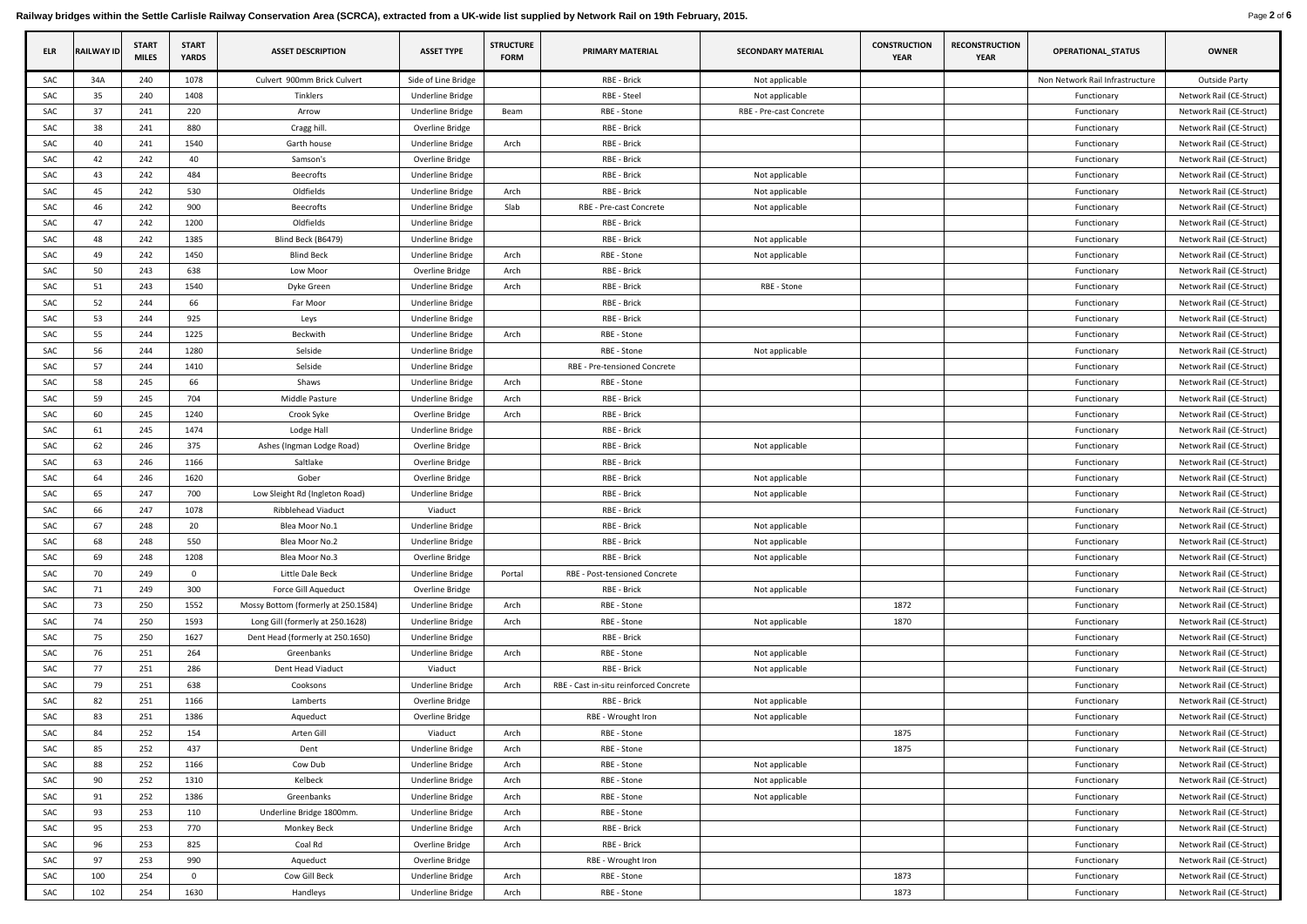Railway bridges within the Settle Carlisle Railway Conservation Area (SCRCA), extracted from a UK-wide list supplied by Network Rail on 19th February, 2015. Page 3 of 6 Page 3 of 6

| ELR        | <b>RAILWAY ID</b> | <b>START</b><br><b>MILES</b> | <b>START</b><br><b>YARDS</b> | <b>ASSET DESCRIPTION</b>          | <b>ASSET TYPE</b>       | <b>STRUCTURE</b><br><b>FORM</b> | <b>PRIMARY MATERIAL</b>                | <b>SECONDARY MATERIAL</b>              | <b>CONSTRUCTION</b><br><b>YEAR</b> | <b>RECONSTRUCTION</b><br><b>YEAR</b> | <b>OPERATIONAL_STATUS</b> | <b>OWNER</b>              |
|------------|-------------------|------------------------------|------------------------------|-----------------------------------|-------------------------|---------------------------------|----------------------------------------|----------------------------------------|------------------------------------|--------------------------------------|---------------------------|---------------------------|
| SAC        | 103               | 255                          | 310                          | <b>Assey Gill</b>                 | <b>Underline Bridge</b> | Arch                            | RBE - Stone                            |                                        |                                    |                                      | Functionary               | Network Rail (CE-Struct)  |
| <b>SAC</b> | 104               | 255                          | 704                          | Willans                           | Overline Bridge         | Arch                            | RBE - Stone                            |                                        |                                    |                                      | Functionary               | Network Rail (CE-Struct)  |
| SAC        | 106               | 255                          | 1045                         | <b>Metcalfes</b>                  | Overline Bridge         | Arch                            | RBE - Cast in-situ reinforced Concrete |                                        |                                    |                                      | Functionary               | Network Rail (CE-Struct)  |
| <b>SAC</b> | 108               | 255                          | 1395                         | <b>Metcalfes</b>                  | Overline Bridge         |                                 | RBE - Brick                            |                                        |                                    |                                      | Functionary               | Network Rail (CE-Struct)  |
| SAC        | 110               | 255                          | 1650                         | Cote Gill                         | Underline Bridge        | Arch                            | RBE - Stone                            |                                        | 1870                               |                                      | Functionary               | Network Rail (CE-Struct)  |
| SAC        | 111               | 256                          | 220                          | Pratts                            | Underline Bridge        | Arch                            | RBE - Stone                            | RBE - Cast in-situ reinforced Concrete |                                    |                                      | Functionary               | Network Rail (CE-Struct)  |
| SAC        | 113               | 256                          | 530                          | Dinsdale                          | Overline Bridge         | Arch                            | RBE - Stone                            | Not applicable                         | 1874                               |                                      | Functionary               | Network Rail (CE-Struct)  |
| <b>SAC</b> | 115               | 256                          | 1012                         | Coal Rd                           | Underline Bridge        |                                 | RBE - Wrought Iron                     | Not applicable                         |                                    |                                      | Functionary               | Network Rail (CE-Struct)  |
| <b>SAC</b> | 116               | 256                          | 1314                         | Mud Beck                          | Underline Bridge        | Arch                            | RBE - Stone                            | Not applicable                         |                                    |                                      | Functionary               | Network Rail (CE-Struct)  |
| <b>SAC</b> | 117               | 257                          | 22                           | Moorcock Viaduct                  | Viaduct                 | Arch                            | RBE - Stone                            | Not applicable                         | 1871                               |                                      | Functionary               | Network Rail (CE-Struct)  |
| SAC        | 118               | 257                          | 440                          | Moorcock Rd                       | Underline Bridge        | Arch                            | RBE - Stone                            |                                        |                                    |                                      | Functionary               | Network Rail (CE-Struct)  |
| SAC        | 120               | 257                          | 1122                         | Lunds                             | Underline Bridge        | Arch                            | RBE - Brick                            | Not applicable                         |                                    |                                      | Functionary               | Network Rail (CE-Struct)  |
| <b>SAC</b> | 121               | 257                          | 1188                         | Lunds Viaduct                     | Viaduct                 | Arch                            | RBE - Brick                            | Not applicable                         | 1875                               |                                      | Functionary               | Network Rail (CE-Struct)  |
| SAC        | 122A              | 257                          | 1540                         | Grisedale Xing                    | Footbridge              |                                 | RBE - Steel                            | Not applicable                         |                                    |                                      | Functionary               | Network Rail (CE-Struct)  |
| SAC        | 123               | 258                          | 110                          | Quarry                            | Underline Bridge        | Arch                            | RBE - Stone                            | Not applicable                         |                                    |                                      | Functionary               | Network Rail (CE-Struct)  |
| SAC        | 126               | 258                          | 1650                         | Shaw Paddock                      | Underline Bridge        | Arch                            | RBE - Stone                            | Not applicable                         |                                    |                                      | Functionary               | Network Rail (CE-Struct)  |
| SAC        | 127               | 258                          | 1727                         | Shaw Paddock                      | Underline Bridge        | Arch                            | RBE - Stone                            | Not applicable                         | 1872                               |                                      | Functionary               | Network Rail (CE-Struct)  |
| SAC        | 128               | 258                          | 1750                         | Shaw Paddock                      | Underline Bridge        | Arch                            | RBE - Stone                            | Not applicable                         |                                    |                                      | Functionary               | Network Rail (CE-Struct)  |
| SAC        | 132               | 259                          | 1424                         | Hale Gill                         | Overline Bridge         |                                 | RBE - Brick                            | Not applicable                         |                                    |                                      | Functionary               | Network Rail (CE-Struct)  |
| SAC        | 133               | 260                          | 44                           | <b>Smithy Gill</b>                | Underline Bridge        | Arch                            | RBE - Stone                            | Not applicable                         |                                    |                                      | Functionary               | Network Rail (CE-Struct)  |
| SAC        | 134               | 260                          | 451                          | Cote Gill                         | Underline Bridge        | Arch                            | RBE - Stone                            |                                        |                                    |                                      | Functionary               | Network Rail (CE-Struct)  |
| SAC        | 135               | 260                          | 484                          | Farcote Gill                      | Underline Bridge        | Arch                            | RBE - Stone                            | Not applicable                         |                                    |                                      | Functionary               | Network Rail (CE-Struct)  |
| SAC        | 136               | 260                          | 561                          | Ais Gill Moor Rd                  | Overline Bridge         |                                 | RBE - Stone                            | Not applicable                         |                                    |                                      | Functionary               | Network Rail (CE-Struct)  |
| SAC        | 137               | 260                          | 1100                         | Ais Gill Viaduct                  | Underline Bridge        | Arch                            | RBE - Stone                            | Not applicable                         |                                    |                                      | Functionary               | Network Rail (CE-Struct)  |
| SAC        | 141               | 261                          | 132                          | Mallerstang                       | Overline Bridge         | Arch                            | RBE - Brick                            | Not applicable                         |                                    |                                      | Functionary               | Network Rail (CE-Struct)  |
| SAC        | 145               | 261                          | 1485                         | Ghyll                             | Underline Bridge        | Arch                            | RBE - Stone                            |                                        |                                    |                                      | Functionary               | Network Rail (CE-Struct)  |
| SAC        | 146               | 262                          | 22                           | Tan Hay                           | <b>Underline Bridge</b> | Arch                            | RBE - Stone                            |                                        |                                    |                                      | Functionary               | Network Rail (CE-Struct)  |
| SAC        | 148               | 262                          | 297                          | Hazel                             | Underline Bridge        | Arch                            | RBE - Stone                            |                                        |                                    |                                      | Functionary               | Network Rail (CE-Struct)  |
| SAC        | 149               | 262                          | 594                          | Little Ing                        | Overline Bridge         | Arch                            | RBE - Stone                            |                                        | 1873                               |                                      | Functionary               | Network Rail (CE-Struct)  |
| SAC        | 150               | 262                          | 825                          | Deep Gill                         | Underline Bridge        | Arch                            | RBE - Stone                            |                                        | 1871                               |                                      | Functionary               | Network Rail (CE-Struct)  |
| SAC        | 151               | 262                          | 935                          | Deep Gill High Pasture            | Overline Bridge         | Arch                            | RBE - Stone                            | Not applicable                         | 1871                               |                                      | Functionary               | Network Rail (CE-Struct)  |
| SAC        | 153               | 262                          | 1210                         | Sycamore                          | Overline Bridge         | Arch                            | RBE - Stone                            |                                        | 1873                               |                                      | Functionary               | Network Rail (CE-Struct)  |
| SAC        | 154               | 262                          | 1287                         | Dry Gill No 1                     | Underline Bridge        | Arch                            | RBE - Stone                            | Not applicable                         |                                    |                                      | Functionary               | Network Rail (CE-Struct)  |
| SAC        | 156               | 262                          | 1430                         | Ings End                          | Underline Bridge        | Arch                            | RBE - Stone                            |                                        | 1871                               |                                      | Functionary               | Network Rail (CE-Struct)  |
| SAC        | 157               | 262                          | 1628                         | Ings End No 2                     | Underline Bridge        | Arch                            | RBE - Stone                            |                                        | 1872                               |                                      | Functionary               | Network Rail (CE-Struct)  |
| SAC        | 158               | 263                          | 99                           | Gate Lorne                        | Underline Bridge        | Arch                            | RBE - Stone                            |                                        |                                    |                                      | Functionary               | Network Rail (CE-Struct)  |
| SAC        | 159               | 263                          | 198                          | Troops                            | Underline Bridge        | Arch                            | RBE - Stone                            |                                        |                                    |                                      | Functionary               | Network Rail (CE-Struct)  |
| SAC        | 161               | 263                          | 638                          | Moss                              | Overline Bridge         |                                 | RBE - Timber                           |                                        |                                    |                                      | Functionary               | Network Rail (CE-Struct)  |
| SAC        | 165               | 263                          | 1606                         | Howe Bottom (High Intake Gill)    | Underline Bridge        | Arch                            | RBE - Stone                            | Not applicable                         |                                    |                                      | Functionary               | Network Rail (CE-Struct)  |
| SAC        | 166               | 263                          | 1694                         | Intick House                      | <b>Underline Bridge</b> | Arch                            | RBE - Brick                            |                                        |                                    |                                      | Functionary               | Network Rail (CE-Struct)  |
| SAC        | 167               | 264                          | 22                           | <b>Sunny Crow</b>                 | Overline Bridge         | Arch                            | RBE - Stone                            |                                        |                                    |                                      | Functionary               | Network Rail (CE-Struct)  |
| <b>SAC</b> | 169               | 264                          | 1067                         | Fothergill Syphon                 | Underline Bridge        | Arch                            | RBE - Stone                            |                                        |                                    |                                      | Functionary               | Network Rail (CE-Struct)  |
| SAC        | 172               | 264                          | 1518                         | <b>Back of Birkett</b>            | <b>Underline Bridge</b> | Arch                            | RBE - Stone                            |                                        |                                    |                                      | Functionary               | Network Rail (CE-Struct)  |
| SAC        | 173               | 264                          | 1650                         | Croon Lorne                       | Underline Bridge        | Arch                            | RBE - Stone                            |                                        |                                    |                                      | Functionary               | Network Rail (CE-Struct)  |
| SAC        | 175               | 265                          | 616                          | Swallow Pot Lane                  | Overline Bridge         | Arch                            | RBE - Stone                            |                                        |                                    |                                      | Functionary               | Network Rail (CE-Struct)  |
| SAC        | 177               | 265                          | 1210                         | Keel Well                         | <b>Underline Bridge</b> | Arch                            | RBE - Brick                            | RBE - Stone                            |                                    |                                      | Functionary               | Network Rail (CE-Struct)  |
| SAC        | 178               | 265                          | 1290                         | Wharton Lane                      | Underline Bridge        | Arch                            | RBE - Stone                            | Not applicable                         |                                    |                                      | Functionary               | Network Rail (CE-Struct)  |
| SAC        | 179               | 266                          | 154                          | <b>High Park</b>                  | <b>Underline Bridge</b> | Arch                            | RBE - Stone                            | Not applicable                         |                                    |                                      | Functionary               | Network Rail (CE-Struct)  |
| SAC        | 180               | 266                          | 484                          | Wharton Hall                      | Underline Bridge        | Arch                            | RBE - Stone                            |                                        |                                    |                                      | Functionary               | Network Rail (CE-Struct)  |
| SAC        | 180A              | 266                          | 1034                         | Kirkby Stephen Station Footbridge | Footbridge              | Truss                           | RBE - Wrought Iron                     |                                        |                                    |                                      | Functionary               | Network Rail (CE-Op Prop) |
| SAC        | 181               | 266                          | 1122                         | Kirkby Stephen Rd                 | <b>Underline Bridge</b> | Beam                            | RBE - Steel                            |                                        |                                    | 1978                                 | Functionary               | Network Rail (CE-Struct)  |
| SAC        | 182               | 266                          | 1222                         | Intick                            | Overline Bridge         | Arch                            | RBE - Brick                            | Not applicable                         |                                    |                                      | Functionary               | Network Rail (CE-Struct)  |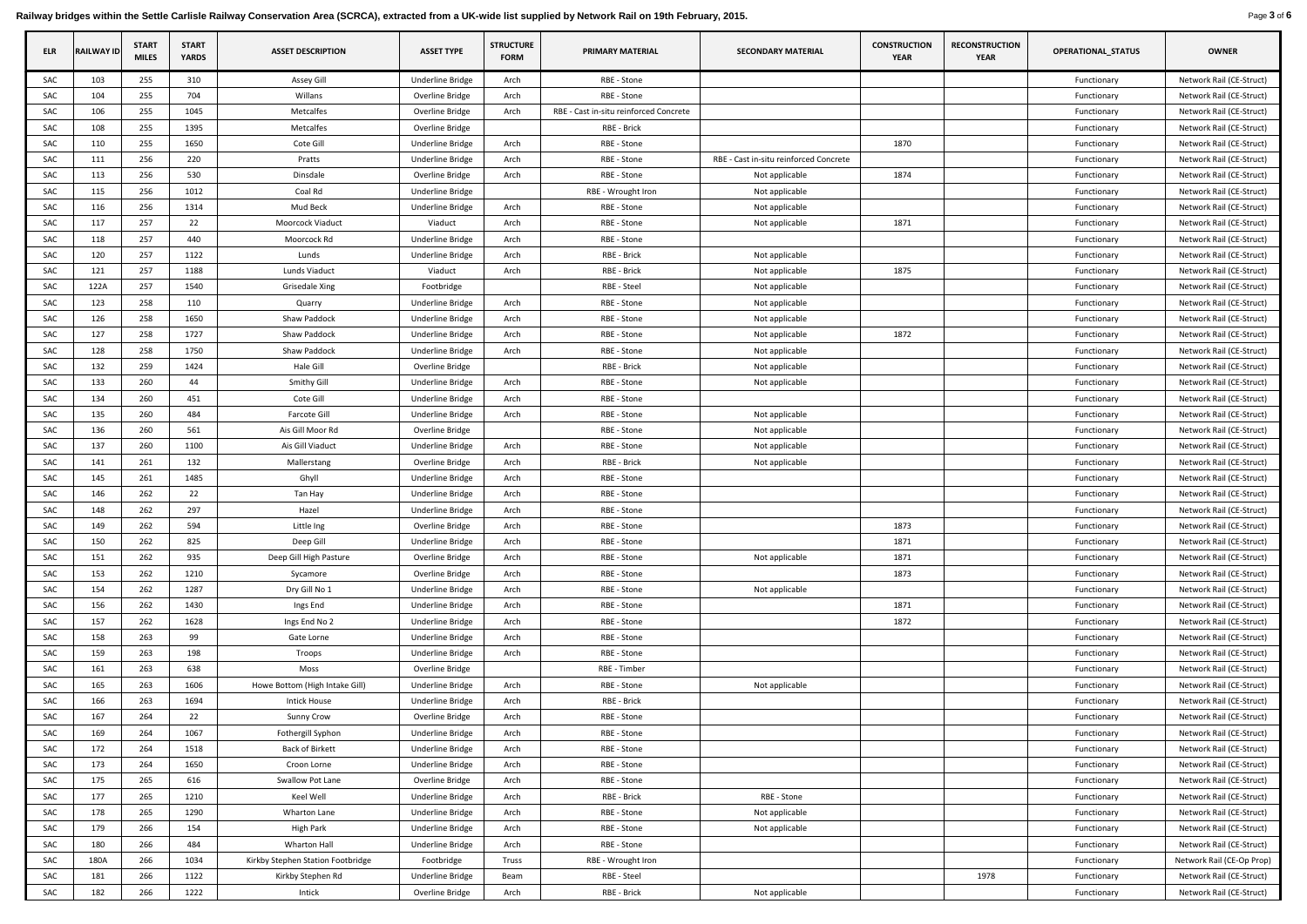Railway bridges within the Settle Carlisle Railway Conservation Area (SCRCA), extracted from a UK-wide list supplied by Network Rail on 19th February, 2015. Page 4 of 6

| <b>ELR</b> | <b>RAILWAY ID</b> | <b>START</b><br><b>MILES</b> | <b>START</b><br><b>YARDS</b> | <b>ASSET DESCRIPTION</b>                | <b>ASSET TYPE</b>       | <b>STRUCTURE</b><br><b>FORM</b> | <b>PRIMARY MATERIAL</b>                | <b>SECONDARY MATERIAL</b> | <b>CONSTRUCTION</b><br><b>YEAR</b> | <b>RECONSTRUCTION</b><br><b>YEAR</b> | <b>OPERATIONAL_STATUS</b> | <b>OWNER</b>              |
|------------|-------------------|------------------------------|------------------------------|-----------------------------------------|-------------------------|---------------------------------|----------------------------------------|---------------------------|------------------------------------|--------------------------------------|---------------------------|---------------------------|
| SAC        | 183               | 266                          | 1422                         | Harkers                                 | Underline Bridge        | Arch                            | RBE - Stone                            | Not applicable            |                                    |                                      | Functionary               | Network Rail (CE-Struct)  |
| SAC        | 184               | 267                          | 132                          | Thompsons                               | Underline Bridge        | Arch                            | RBE - Brick                            | Not applicable            | 1872                               |                                      | Functionary               | Network Rail (CE-Struct)  |
| SAC        | 185               | 267                          | 473                          | Nelly bank                              | Underline Bridge        | Arch                            | RBE - Stone                            | Not applicable            | 1872                               |                                      | Functionary               | Network Rail (CE-Struct)  |
| SAC        | 186               | 267                          | 946                          | Waitby Rd                               | Underline Bridge        | Arch                            | RBE - Stone                            | Not applicable            |                                    |                                      | Functionary               | Network Rail (CE-Struct)  |
| SAC        | 188               | 267                          | 1254                         | Waitby School Rd                        | Overline Bridge         | Arch                            | RBE - Stone                            | Not applicable            |                                    |                                      | Functionary               | Network Rail (CE-Struct)  |
| SAC        | 189               | 267                          | 1694                         | Smardale                                | Overline Bridge         | Arch                            | RBE - Brick                            | RBE - Stone               |                                    |                                      | Functionary               | Network Rail (CE-Struct)  |
| SAC        | 190               | 268                          | 440                          | Smardale Hall (Towngate)                | <b>Underline Bridge</b> | Arch                            | RBE - Stone                            | Not applicable            | 1873                               |                                      | Functionary               | Network Rail (CE-Struct)  |
| SAC        | 191               | 268                          | 730                          | Smardale Hall No 2                      | Underline Bridge        |                                 | RBE - Brick                            | Not applicable            |                                    |                                      | Functionary               | Network Rail (CE-Struct)  |
| SAC        | 192               | 268                          | 902                          | Hazel Gill                              | <b>Underline Bridge</b> |                                 | RBE - Brick                            | Not applicable            |                                    |                                      | Functionary               | Network Rail (CE-Struct)  |
| SAC        | 193               | 268                          | 1078                         | Smardale Viaduct                        | Viaduct                 | Arch                            | RBE - Stone                            |                           |                                    |                                      | Functionary               | Network Rail (CE-Struct)  |
| SAC        | 194               | 268                          | 1474                         | Appleby Gill                            | Overline Bridge         |                                 | RBE - Brick                            | Not applicable            |                                    |                                      | Functionary               | Network Rail (CE-Struct)  |
| SAC        | 196               | 269                          | 286                          | <b>Crosby Garrett</b>                   | Overline Bridge         |                                 | RBE - Brick                            | Not applicable            |                                    |                                      | Functionary               | Network Rail (CE-Struct)  |
| SAC        | 197               | 269                          | 770                          | <b>Crosby Garrett Viaduct</b>           | Viaduct                 |                                 | RBE - Brick                            |                           |                                    |                                      | Functionary               | Network Rail (CE-Struct)  |
| SAC        | 199               | 269                          | 1012                         | Crosby Garrett (Robinsons)              | Underline Bridge        | Arch                            | RBE - Brick                            | Not applicable            | 1871                               |                                      | Functionary               | Network Rail (CE-Struct)  |
| SAC        | 200               | 269                          | 1144                         | Crosby Garrett- (Ladle)                 | Overline Bridge         |                                 | RBE - Wrought Iron                     | Not applicable            |                                    |                                      | Functionary               | Network Rail (CE-Struct)  |
| SAC        | 201               | 269                          | 1364                         | <b>Crosby Garrett Station: Stubside</b> | Overline Bridge         | Arch                            | RBE - Brick                            | Not applicable            |                                    |                                      | Functionary               | Network Rail (CE-Struct)  |
| SAC        | 203               | 270                          | 30 <sup>°</sup>              | Nock Hill                               | Underline Bridge        | Beam                            | RBE - Pre-cast Concrete                | Not applicable            | 1874                               | 1949                                 | Functionary               | Network Rail (CE-Struct)  |
| SAC        | 204               | 270                          | 286                          | Dropping Well(Scaw Flat Lane)           | <b>Underline Bridge</b> |                                 | RBE - Cast in-situ reinforced Concrete | Not applicable            |                                    |                                      | Functionary               | Network Rail (CE-Struct)  |
| SAC        | 207               | 270                          | 594                          | <b>Gallansey Lane</b>                   | Underline Bridge        | Arch                            | RBE - Brick                            | Not applicable            |                                    |                                      | Functionary               | Network Rail (CE-Struct)  |
| SAC        | 208               | 270                          | 858                          | <b>Gallansey Rd</b>                     | Overline Bridge         | Arch                            | RBE - Brick                            | Not applicable            | 1872                               |                                      | Functionary               | Network Rail (CE-Struct)  |
| SAC        | 209               | 270                          | 1078                         | <b>Gallansey Farm</b>                   | Underline Bridge        | Arch                            | RBE - Brick                            | Not applicable            | 1870                               |                                      | Functionary               | Network Rail (CE-Struct)  |
| SAC        | 211               | 270                          | 1650                         | Soulby (Newlands Road)                  | Overline Bridge         | Arch                            | RBE - Brick                            | Not applicable            | 1871                               |                                      | Functionary               | Network Rail (CE-Struct)  |
| SAC        | 212               | 271                          | 506                          | <b>Grass Gill Bottom</b>                | Underline Bridge        | Arch                            | RBE - Brick                            | Not applicable            | 1873                               |                                      | Functionary               | Network Rail (CE-Struct)  |
| SAC        | 213               | 271                          | 1000                         | Soulby & Asby                           | Underline Bridge        | Arch                            | RBE - Brick                            | Not applicable            |                                    |                                      | Functionary               | Network Rail (CE-Struct)  |
| SAC        | 214               | 271                          | 1166                         | Griseburn                               | Viaduct                 |                                 | RBE - Brick                            |                           |                                    |                                      | Functionary               | Network Rail (CE-Struct)  |
| SAC        | 215               | 271                          | 1518                         | High Griseburn                          | Underline Bridge        |                                 | RBE - Early Steel                      |                           |                                    |                                      | Functionary               | Network Rail (CE-Struct)  |
| SAC        | 216               | 272                          | 242                          | Upper Griseburn                         | Underline Bridge        |                                 | RBE - Brick                            | Not applicable            |                                    |                                      | Functionary               | Network Rail (CE-Struct)  |
| SAC        | 217               | 272                          | 242                          | Upper Griseburn (Watercourse)           | Underline Bridge        | Arch                            | RBE - Brick                            | Not applicable            |                                    |                                      | Functionary               | Network Rail (CE-Struct)  |
| SAC        | 218               | 272                          | 858                          | Crowhill                                | Overline Bridge         |                                 | RBE - Brick                            | Not applicable            |                                    |                                      | Functionary               | Network Rail (CE-Struct)  |
| SAC        | 219               | 272                          | 1188                         | Helm (Breaks Hall No1)                  | Underline Bridge        | Arch                            | RBE - Stone                            | Not applicable            |                                    |                                      | Functionary               | Network Rail (CE-Struct)  |
| SAC        | 220               | 272                          | 1408                         | Watergill syke                          | Underline Bridge        | Arch                            | RBE - Stone                            | Not applicable            |                                    |                                      | Functionary               | Network Rail (CE-Struct)  |
| SAC        | 221               | 272                          | 1562                         | <b>Breaks Hall No2</b>                  | Underline Bridge        | Arch                            | RBE - Stone                            | Not applicable            |                                    |                                      | Functionary               | Network Rail (CE-Struct)  |
| SAC        | 222               | 273                          | 150                          | Helm & Heights                          | Underline Bridge        | Arch                            | RBE - Stone                            | Not applicable            |                                    |                                      | Functionary               | Network Rail (CE-Struct)  |
| SAC        | 224               | 273                          | 1120                         | Helm Farm                               | Overline Bridge         |                                 | RBE - Brick                            | Not applicable            |                                    |                                      | Functionary               | Network Rail (CE-Struct)  |
| SAC        | 225               | 273                          | 1390                         | Helm Rd                                 | Overline Bridge         | Arch                            | RBE - Brick                            | Not applicable            |                                    |                                      | Functionary               | Network Rail (CE-Struct)  |
| SAC        | 226               | 274                          | 200                          | Tippen                                  | Underline Bridge        |                                 | RBE - Brick                            | Not applicable            |                                    |                                      | Functionary               | Network Rail (CE-Struct)  |
| SAC        | 227               | 274                          | 880                          | Mill Lane                               | Underline Bridge        |                                 | RBE - Brick                            | Not applicable            |                                    |                                      | Functionary               | Network Rail (CE-Struct)  |
| SAC        | 228               | 274                          | 1100                         | Allan's                                 | <b>Underline Bridge</b> |                                 | RBE - Brick                            | Not applicable            |                                    |                                      | Functionary               | Network Rail (CE-Struct)  |
| SAC        | 229               | 274                          | 1486                         | Ormside                                 | Underline Bridge        | Arch                            | RBE - Brick                            | Not applicable            | 1872                               |                                      | Functionary               | Network Rail (CE-Struct)  |
| SAC        | 230               | 275                          | 140                          | Ormside Hall                            | Underline Bridge        | Arch                            | RBE - Stone                            | Not applicable            |                                    |                                      | Functionary               | Network Rail (CE-Struct)  |
| SAC        | 231               | 275                          | 440                          | Ormside                                 | Viaduct                 |                                 | RBE - Brick                            |                           |                                    |                                      | Functionary               | Network Rail (CE-Struct)  |
| SAC        | 232               | 275                          | 1570                         | South Field                             | Underline Bridge        | Arch                            | RBE - Brick                            |                           |                                    |                                      | Functionary               | Network Rail (CE-Struct)  |
| SAC        | 233               | 276                          | 360                          | Wedber Lane                             | Overline Bridge         | Arch                            | RBE - Brick                            | Not applicable            |                                    |                                      | Functionary               | Network Rail (CE-Struct)  |
| SAC        | 234               | 276                          | 810                          | Brough Rd                               | Underline Bridge        |                                 | RBE - Steel                            | Not applicable            |                                    |                                      | Functionary               | Network Rail (CE-Struct)  |
| SAC        | 235               | 276                          | 1220                         | <b>Bongate Cross</b>                    | Overline Bridge         |                                 | RBE - Brick                            |                           |                                    |                                      | Functionary               | Network Rail (CE-Struct)  |
| SAC        | 236               | 276                          | 1661                         | Garbridge                               | Underline Bridge        | Arch                            | RBE - Brick                            | Not applicable            | 1871                               |                                      | Functionary               | Network Rail (CE-Struct)  |
| SAC        | 236A              | 277                          | 484                          | <b>Appleby Station Footbridge</b>       | Footbridge              |                                 | RBE - Wrought Iron                     |                           |                                    |                                      | Functionary               | Network Rail (CE-Op Prop) |
| SAC        | 237               | 277                          | 506                          | Appleby - Station Rd                    | Underline Bridge        |                                 | RBE - Wrought Iron                     | Not applicable            |                                    |                                      | Functionary               | Network Rail (CE-Struct)  |
| SAC        | 238               | 277                          | 726                          | Friary                                  | <b>Underline Bridge</b> | Arch                            | RBE - Stone                            |                           | 1875                               |                                      | Functionary               | Network Rail (CE-Struct)  |
| SAC        | 239               | 277                          | 1220                         | Battlebarrow                            | <b>Underline Bridge</b> |                                 | RBE - Brick                            |                           |                                    |                                      | Functionary               | Network Rail (CE-Struct)  |
| SAC        | 240               | 277                          | 1660                         | Appleby-By-Pass                         | Underline Bridge        | Beam                            | RBE - Pre-tensioned Concrete           | Not applicable            | 1979                               |                                      | Functionary               | Network Rail (CE-Struct)  |
| SAC        | 241               | 278                          | 55                           | Rodger Head                             | Underline Bridge        | Arch                            | RBE - Stone                            | Not applicable            | 1870                               |                                      | Functionary               | Network Rail (CE-Struct)  |
|            |                   |                              |                              |                                         |                         |                                 |                                        |                           |                                    |                                      |                           |                           |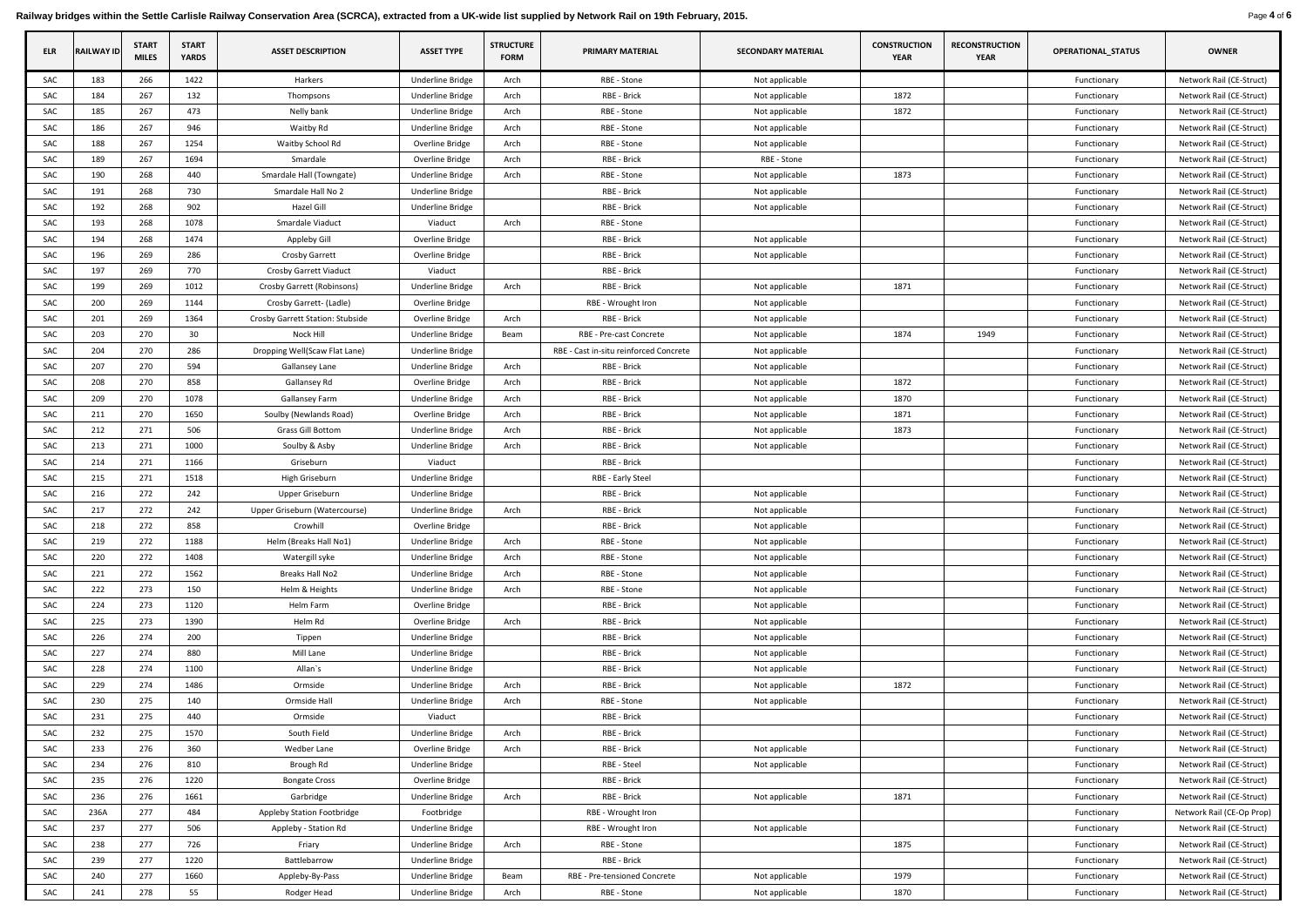Railway bridges within the Settle Carlisle Railway Conservation Area (SCRCA), extracted from a UK-wide list supplied by Network Rail on 19th February, 2015. Page 5 of 6

| <b>ELR</b> | <b>RAILWAY ID</b> | <b>START</b><br><b>MILES</b> | <b>START</b><br><b>YARDS</b> | <b>ASSET DESCRIPTION</b>              | <b>ASSET TYPE</b>       | <b>STRUCTURE</b><br><b>FORM</b> | <b>PRIMARY MATERIAL</b> | <b>SECONDARY MATERIAL</b>              | <b>CONSTRUCTION</b><br><b>YEAR</b> | <b>RECONSTRUCTION</b><br><b>YEAR</b> | <b>OPERATIONAL_STATUS</b> | <b>OWNER</b>             |
|------------|-------------------|------------------------------|------------------------------|---------------------------------------|-------------------------|---------------------------------|-------------------------|----------------------------------------|------------------------------------|--------------------------------------|---------------------------|--------------------------|
| SAC        | 242               | 278                          | 440                          | Roman Rd                              | Overline Bridge         | Arch                            | RBE - Brick             |                                        | 1872                               |                                      | Functionary               | Network Rail (CE-Struct) |
| <b>SAC</b> | 244               | 278                          | 1200                         | Windy Hill                            | Overline Bridge         | Arch                            | RBE - Stone             | RBE - Brick                            | 1873                               |                                      | Functionary               | Network Rail (CE-Struct) |
| SAC        | 245               | 278                          | 1320                         | Eastrigg Rd                           | Overline Bridge         | Arch                            | RBE - Brick             | Not applicable                         | 1871                               |                                      | Functionary               | Network Rail (CE-Struct) |
| SAC        | 246               | 278                          | 1430                         | Kelds Sykes                           | <b>Underline Bridge</b> | Beam                            | RBE - Pre-cast Concrete | Not applicable                         | 1904                               | 1980                                 | Functionary               | Network Rail (CE-Struct) |
| SAC        | 247               | 279                          | 245                          | Hungriggs                             | Underline Bridge        | Box                             | RBE - Pre-cast Concrete | Not applicable                         |                                    | 2010                                 | Functionary               | Network Rail (CE-Struct) |
| SAC        | 248               | 279                          | 390                          | Flow Lands                            | Underline Bridge        | Arch                            | RBE - Stone             | Not applicable                         | 1871                               |                                      | Functionary               | Network Rail (CE-Struct) |
| SAC        | 249               | 279                          | 620                          | Croft Ends Rd                         | Underline Bridge        | Arch                            | RBE - Brick             | Not applicable                         | 1871                               |                                      | Functionary               | Network Rail (CE-Struct) |
| <b>SAC</b> | 250               | 279                          | 720                          | <b>Brampton Rd</b>                    | Underline Bridge        |                                 | RBE - Steel             | Not applicable                         |                                    |                                      | Functionary               | Network Rail (CE-Struct) |
| SAC        | 251               | 279                          | 1260                         | <b>Tofts - Long Marton</b>            | Overline Bridge         | Arch                            | RBE - Brick             |                                        |                                    |                                      | Functionary               | Network Rail (CE-Struct) |
| SAC        | 252               | 279                          | 1474                         | Long Marton Viaduct                   | Viaduct                 | Arch                            | RBE - Brick             |                                        | 1874                               |                                      | Functionary               | Network Rail (CE-Struct) |
| SAC        | 253               | 279                          | 1710                         | Park Lane                             | Underline Bridge        | Arch                            | RBE - Brick             |                                        |                                    |                                      | Functionary               | Network Rail (CE-Struct) |
| SAC        | 254               | 280                          | 264                          | Long Marton Rd                        | Underline Bridge        | U Type                          | RBE - Steel             |                                        |                                    | 2013                                 | Functionary               | Network Rail (CE-Struct) |
| <b>SAC</b> | 255               | 280                          | 506                          | Jamiesons                             | Underline Bridge        | Beam                            | RBE - Early Steel       | RBE - Timber                           |                                    |                                      | Functionary               | Network Rail (CE-Struct) |
| SAC        | 256               | 280                          | 748                          | <b>Tittery Banks</b>                  | Underline Bridge        | Arch                            | RBE - Stone             |                                        | 1873                               |                                      | Functionary               | Network Rail (CE-Struct) |
| SAC        | 257               | 280                          | 946                          | Thornbarrow                           | Overline Bridge         |                                 | RBE - Brick             | Not applicable                         |                                    |                                      | Functionary               | Network Rail (CE-Struct) |
| SAC        | 259               | 280                          | 1430                         | Low Moor                              | Underline Bridge        | Portal                          | RBE - Pre-cast Concrete |                                        |                                    | 2009                                 | Functionary               | Network Rail (CE-Struct) |
| SAC        | 260               | 281                          | 176                          | Low Moor                              | Underline Bridge        | Arch                            | RBE - Brick             | Masonry                                |                                    |                                      | Functionary               | Network Rail (CE-Struct) |
| <b>SAC</b> | 260C              | 281                          | 374                          | Stamp Hill - Kirkby Thore             | <b>Underline Bridge</b> |                                 | RBE - Brick             |                                        |                                    |                                      | Functionary               | Network Rail (CE-Struct) |
| <b>SAC</b> | 261               | 281                          | 418                          | <b>Stamp Hill</b>                     | Underline Bridge        | Arch                            | RBE - Stone             |                                        | 1870                               |                                      | Functionary               | Network Rail (CE-Struct) |
| <b>SAC</b> | 262               | 281                          | 880                          | Milburn Rd                            | Overline Bridge         | Arch                            | RBE - Brick             | Not applicable                         |                                    |                                      | Functionary               | Network Rail (CE-Struct) |
| SAC        | 263               | 282                          | 220                          | Kirkby-Thore Hall                     | Underline Bridge        | Arch                            | RBE - Brick             |                                        | 1871                               |                                      | Functionary               | Network Rail (CE-Struct) |
| SAC        | 265               | 282                          | 792                          | Hale Grange (Maiden Way)              | Overline Bridge         |                                 | <b>RBE - Brick</b>      | Not applicable                         |                                    |                                      | Functionary               | Network Rail (CE-Struct) |
| SAC        | 266               | 282                          | 1078                         | <b>Black Lease</b>                    | Underline Bridge        | Arch                            | RBE - Brick             | RBE - Stone                            | 1870                               |                                      | Functionary               | Network Rail (CE-Struct) |
| SAC        | 268               | 282                          | 1738                         | Crow Wood                             | Underline Bridge        | Arch                            | RBE - Stone             |                                        | 1872                               |                                      | Functionary               | Network Rail (CE-Struct) |
| SAC        | 269               | 283                          | 352                          | New Biggin Bank                       | Underline Bridge        | Slab                            | RBE - Pre-cast Concrete |                                        | 1904                               | 2012                                 | Functionary               | Network Rail (CE-Struct) |
| SAC        | 270               | 283                          | 550                          | Kirkbythore Rd                        | Underline Bridge        | Arch                            | RBE - Brick             |                                        |                                    |                                      | Functionary               | Network Rail (CE-Struct) |
| SAC        | 271               | 283                          | 1034                         | Templesowerby Rd                      | <b>Underline Bridge</b> | Arch                            | RBE - Stone             | Not applicable                         |                                    |                                      | Functionary               | Network Rail (CE-Struct) |
| SAC        | 272               | 283                          | 1408                         | Crowdundle                            | Underline Bridge        |                                 | RBE - Stone             | Not applicable                         |                                    |                                      | Functionary               | Network Rail (CE-Struct) |
| SAC        | 273               | 283                          | 1620                         | Parkwood                              | Overline Bridge         | Arch                            | RBE - Stone             |                                        | 1874                               |                                      | Functionary               | Network Rail (CE-Struct) |
| SAC        | 275               | 284                          | 968                          | Haigh end                             | Underline Bridge        | Arch                            | RBE - Brick             | RBE - Stone                            |                                    |                                      | Functionary               | Network Rail (CE-Struct) |
| SAC        | 278               | 286                          | 320                          | Staingills                            | Overline Bridge         | Arch                            | RBE - Brick             |                                        | 1874                               |                                      | Functionary               | Network Rail (CE-Struct) |
| SAC        | 279               | 286                          | 946                          | <b>Watletts Brow</b>                  | Underline Bridge        | Slab                            | RBE - Pre-cast Concrete | RBE - Stone                            | 1904                               | 2013                                 | Functionary               | Network Rail (CE-Struct) |
| SAC        | 280               | 286                          | 1454                         | Overbridge B6412 (Skew)               | Overline Bridge         | Arch                            | RBE - Stone             | RBE - Stone                            |                                    |                                      | Functionary               | Network Rail (CE-Struct) |
| SAC        | 281               | 287                          | $\mathbf 0$                  | Mickleton                             | Overline Bridge         | Arch                            | RBE - Brick             |                                        | 1875                               |                                      | Functionary               | Network Rail (CE-Struct) |
| <b>SAC</b> | 282               | 287                          | 271                          | Mickleton                             | Overline Bridge         | Arch                            | RBE - Brick             | RBE - Stone                            | 1875                               |                                      | Functionary               | Network Rail (CE-Struct) |
| SAC        | 284               | 287                          | 902                          | Moorbeast                             | Underline Bridge        | Beam                            | RBE - Early Steel       | RBE - Timber                           |                                    |                                      | Functionary               | Network Rail (CE-Struct) |
| SAC        | 285               | 287                          | 1144                         | Stoddarts                             | Underline Bridge        | Beam                            | RBE - Pre-cast Concrete | RBE - Stone                            |                                    |                                      | Functionary               | Network Rail (CE-Struct) |
| SAC        | 286               | 287                          | 1474                         | <b>Standing Stones</b>                | <b>Underline Bridge</b> | Beam                            | RBE - Wrought Iron      | RBE - Stone                            |                                    |                                      | Functionary               | Network Rail (CE-Struct) |
| SAC        | 287               | 287                          | 1672                         | Langwathby                            | Underline Bridge        | Riveted                         | RBE - Wrought Iron      | RBE - Stone                            |                                    |                                      | Functionary               | Network Rail (CE-Struct) |
| SAC        | 288               | 288                          | 580                          | Alston rd                             | Underline Bridge        | Beam                            | RBE - Steel             |                                        | 1989                               |                                      | Functionary               | Network Rail (CE-Struct) |
| SAC        | 289               | 288                          | 710                          | Bankedge                              | Underline Bridge        | Arch                            | RBE - Stone             |                                        | 1872                               |                                      | Functionary               | Network Rail (CE-Struct) |
| SAC        | 290               | 288                          | 840                          | Langwathby                            | Underline Bridge        | Arch                            | RBE - Stone             | RBE - Stone                            |                                    |                                      | Functionary               | Network Rail (CE-Struct) |
| SAC        | 291               | 288                          | 1100                         | Nelsons                               | Overline Bridge         | Arch                            | RBE - Brick             | RBE - Brick                            |                                    |                                      | Functionary               | Network Rail (CE-Struct) |
| SAC        | 292               | 288                          | 1210                         | Doctors                               | Overline Bridge         |                                 | RBE - Brick             |                                        |                                    |                                      | Functionary               | Network Rail (CE-Struct) |
| SAC        | 293               | 288                          | 1540                         | Birchwood Lane                        | Overline Bridge         | Arch                            | <b>RBE - Brick</b>      |                                        |                                    |                                      | Functionary               | Network Rail (CE-Struct) |
| SAC        | 294               | 289                          | 110                          | Kyram                                 | <b>Underline Bridge</b> | Beam                            | RBE - Pre-cast Concrete | RBE - Stone                            |                                    |                                      | Functionary               | Network Rail (CE-Struct) |
| SAC        | 295               | 289                          | 375                          | Mill Riggs                            | <b>Underline Bridge</b> | Slab                            | RBE - Pre-cast Concrete |                                        |                                    | 2010                                 | Functionary               | Network Rail (CE-Struct) |
| SAC        | 296               | 289                          | 770                          | Little Salkeld Viaduct                | Viaduct                 | Arch                            | RBE - Brick             | Not applicable                         |                                    |                                      | Functionary               | Network Rail (CE-Struct) |
| SAC        | 297               | 289                          | 1166                         | Winskill Rd                           | <b>Underline Bridge</b> | U Type                          | RBE - Steel             | RBE - Cast in-situ reinforced Concrete | 1871                               | 2001                                 | Functionary               | Network Rail (CE-Struct) |
| SAC        | 298               | 289                          | 1700                         | Little Salkeld River (Robberby Water) | <b>Underline Bridge</b> | Arch                            | RBE - Stone             |                                        | 1872                               |                                      | Functionary               | Network Rail (CE-Struct) |
| SAC        | 299               | 290                          | 264                          | Little Salkeld Rd                     | <b>Underline Bridge</b> | Arch                            | RBE - Stone             | RBE - Stone                            | 1872                               |                                      | Functionary               | Network Rail (CE-Struct) |
| SAC        | 300               | 290                          | 1155                         | Throstle Hall                         | Overline Bridge         |                                 | RBE - Stone             |                                        | 1875                               |                                      | Functionary               | Network Rail (CE-Struct) |
|            |                   |                              |                              |                                       |                         |                                 |                         |                                        |                                    |                                      |                           |                          |